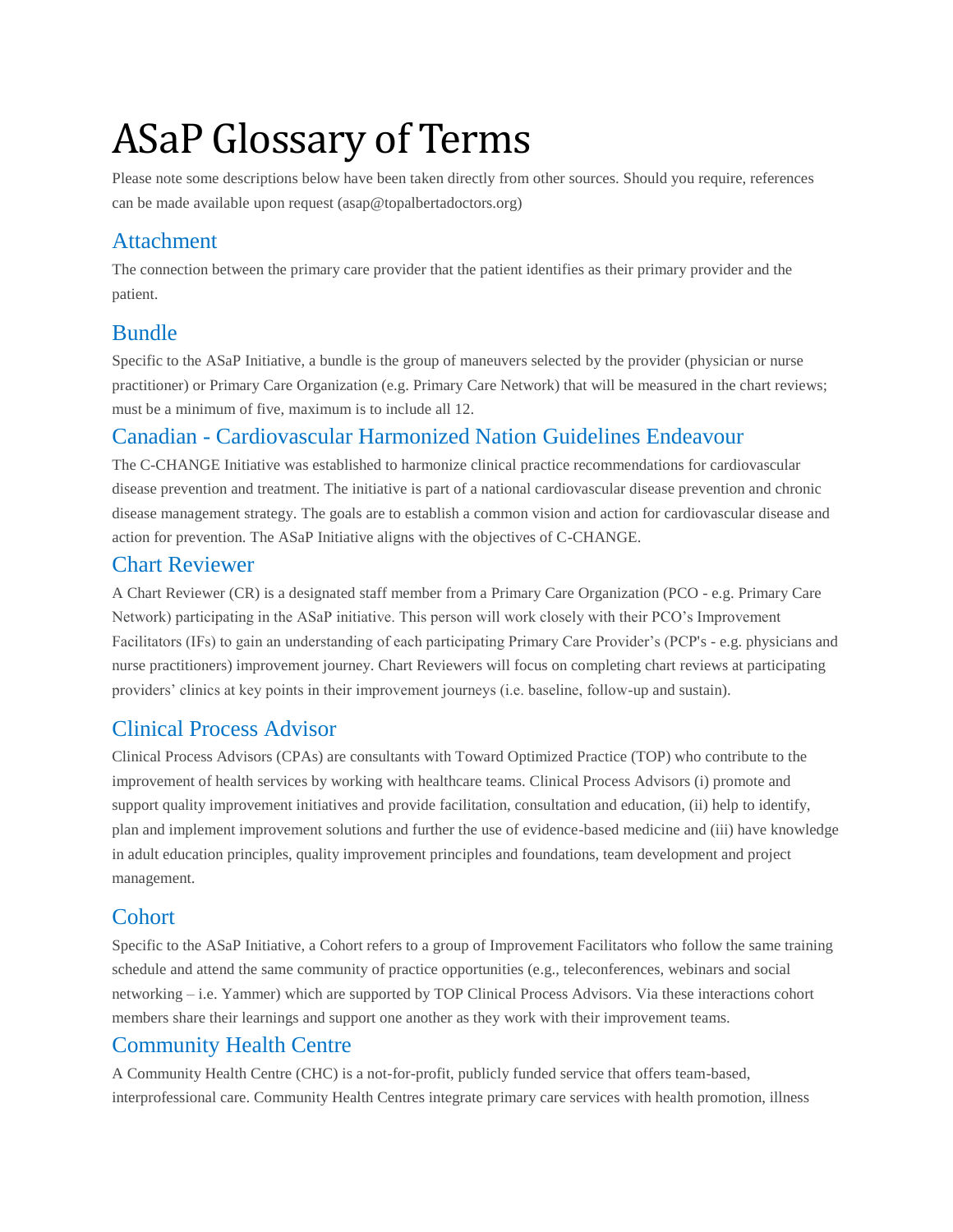prevention and community development initiatives. Care providers are remunerated by means other than fee-forservice.

#### Community of Practice

A group of people who share a common concern, set of problems, or passion about at topic, that expand their knowledge and expertise in their area of interest through ongoing interaction with each other. For ASaP the Community of Practice (CoP) members are the Improvement Facilitators (IFs) and other clinic team members involved in ASaP such as Chart Reviewers (CRs) and the Toward Optimized Practice (TOP) ASaP team. The CoP has a shared interest in quality improvement and practice screening and prevention process redesign in primary care.

## Continuity of Care

The percentage of time a patient sees their own identified primary care provider with whom they have a continuous relationship rather than other primary care providers.

#### Evidence Based Practice

The conscientious, explicit and judicious use of current best evidence in making decisions about the care of individual patients to estimate the risk of benefit and harm. It is derived from high-quality research on population samples, to inform clinical decision-making.

### Knowledge Transfer

Knowledge transfer is a deliberate process of information exchange between producers and potential users of research that supports evidence-informed decision making and decision-maker informed research, ultimately for the betterment of peoples' lives.

#### Maneuver

A maneuver is a skillful or dexterous method or procedure. A clinical maneuver simply means it is applied in a clinical setting or that can impact clinical outcomes.

## Model for Improvement

The Model for Improvement is a simple but powerful tool for accelerating improvement. It addresses the three fundamental questions every project should answer:

- What are we trying to accomplish?
- How will we know a change is an improvement?
- What changes can we make that could lead to an improvement?

### **Offer**

Specific to the ASaP Initiative, an offer refers to an offer of a screening maneuver. An offer can be face-to-face, over the phone (if speaking with the patient/client and not leaving a message), or in personally directed mail if the offer is actionable.

### Opportunistic Screening

Specific to the ASaP Initiative, opportunistic screening refers to one of two methods used to offer screening maneuvers to patients. Opportunistic methods use a process designed to identify patients who are due for screening when they come in for any appointment.

## **Opportunity**